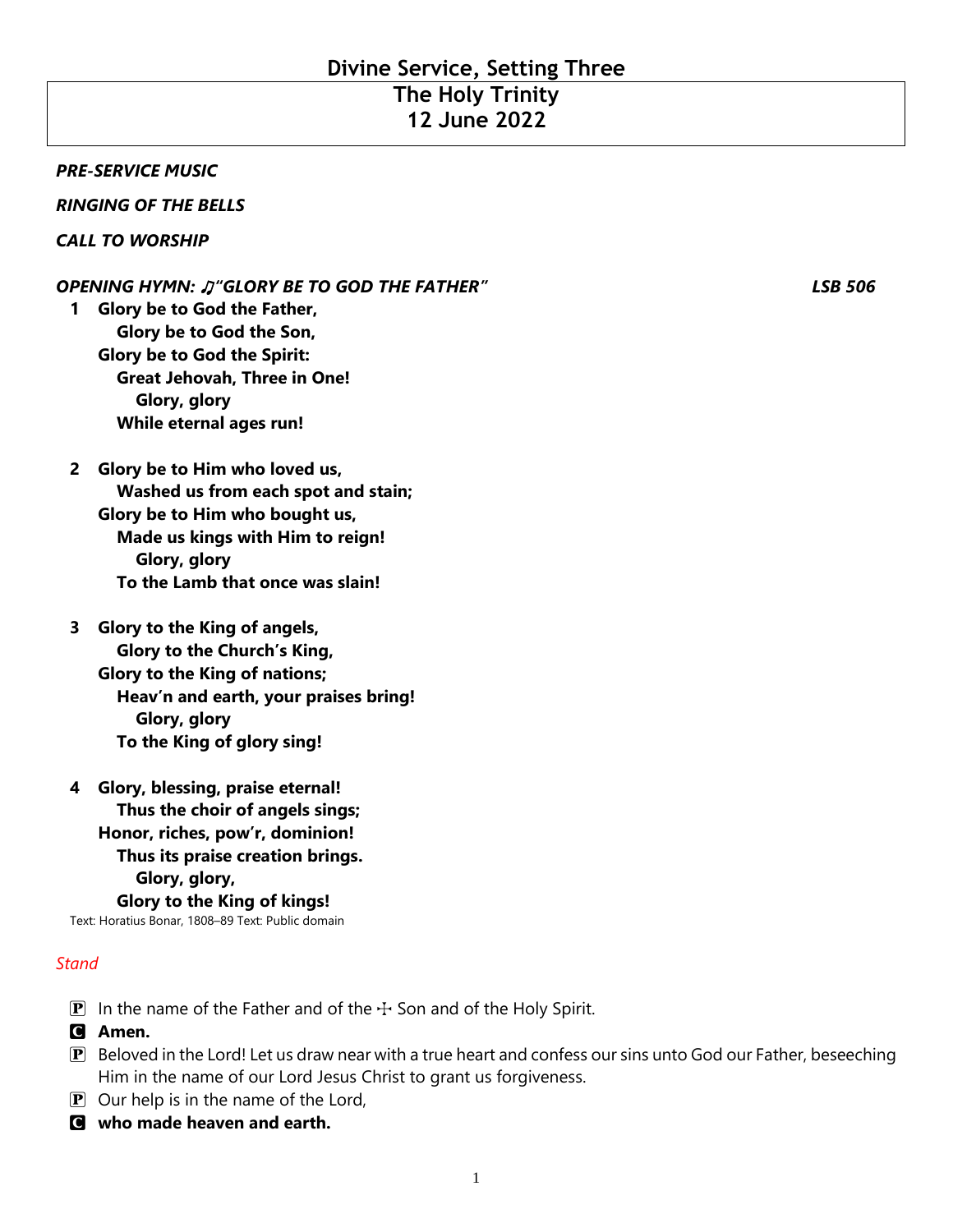$\mathbf{P}$  I said, I will confess my transgressions unto the Lord,

C **and You forgave the iniquity of my sin.**

*Silence for reflection on God's Word and for self-examination.*

- $\mathbf P$  Almighty God, our maker and redeemer, we poor sinners confess unto You that we are by nature sinful and unclean and that we have sinned against You by thought, word, and deed. Wherefore we flee for refuge to Your infinite mercy, seeking and imploring Your grace for the sake of our Lord Jesus Christ.
- C **O most merciful God, who has given Your only-begotten Son to die for us, have mercy upon us and for His sake grant us remission of all our sins; and by Your Holy Spirit increase in us true knowledge of You and of Your will and true obedience to Your Word, to the end that by Your grace we may come to everlasting life; through Jesus Christ, our Lord. Amen.**
- P Almighty God, our heavenly Father, has had mercy upon us and has given His only Son to die for us and for His sake forgives us all our sins. To those who believe on His name He gives power to become the children of God and has promised them His Holy Spirit. He that believes and is baptized shall be saved. Grant this, Lord, unto us all.
- C **Amen.**

#### *INTROIT PSALM 16:8–11*

Blessèd be the Holy Trinity and the undivided Unity. Let us give glory to him because he has shown his mercy to us. I have set the LORD always before me; because he is at my right hand, I shall not be shaken. Therefore my heart is glad, and my whole being rejoices; my flesh also dwells secure. For you will not abandon my soul to Sheol, or let your holy one see corruption. You make known to me the path of life; in your presence there is fullness of joy; at your right hand are pleasures forevermore.

## *GLORIA PATRI*

C♫**Glory be to the Father and to the Son and to the Holy Ghost; as it was in the beginning, is now, and ever shall be, world without end. Amen.**

## *KYRIE*

C♫**Lord, have mercy upon us. Christ, have mercy upon us. Lord, have mercy upon us.**

## *GLORIA IN EXCELSIS*

C♫**Glory be to God on high and on earth peace, goodwill toward men. We praise Thee, we bless Thee, we worship Thee, we glorify Thee, we give thanks to Thee, for Thy great glory. O Lord God, heav'nly King, God the Father Almighty. O Lord, the only-begotten Son, Jesus Christ; O Lord God, Lamb of God, Son of the Father, that takest away the sin of the world, have mercy upon us. Thou that takest away the sin of the world, receive our prayer. Thou that sittest at the right hand of God the Father, have mercy upon us. For Thou only art holy; Thou only art the Lord. Thou only, O Christ, with the Holy Ghost, art most high in the glory of God the Father. Amen.**

#### *SALUTATION AND COLLECT OF THE DAY*

- $\mathbf{P}$  The Lord be with you.
- C♫**And with thy spirit.**
- $\overline{P}$  Let us pray.

Almighty and everlasting God, You have given us grace to acknowledge the glory of the eternal Trinity by the confession of a true faith and to worship the Unity in the power of the Divine Majesty. Keep us steadfast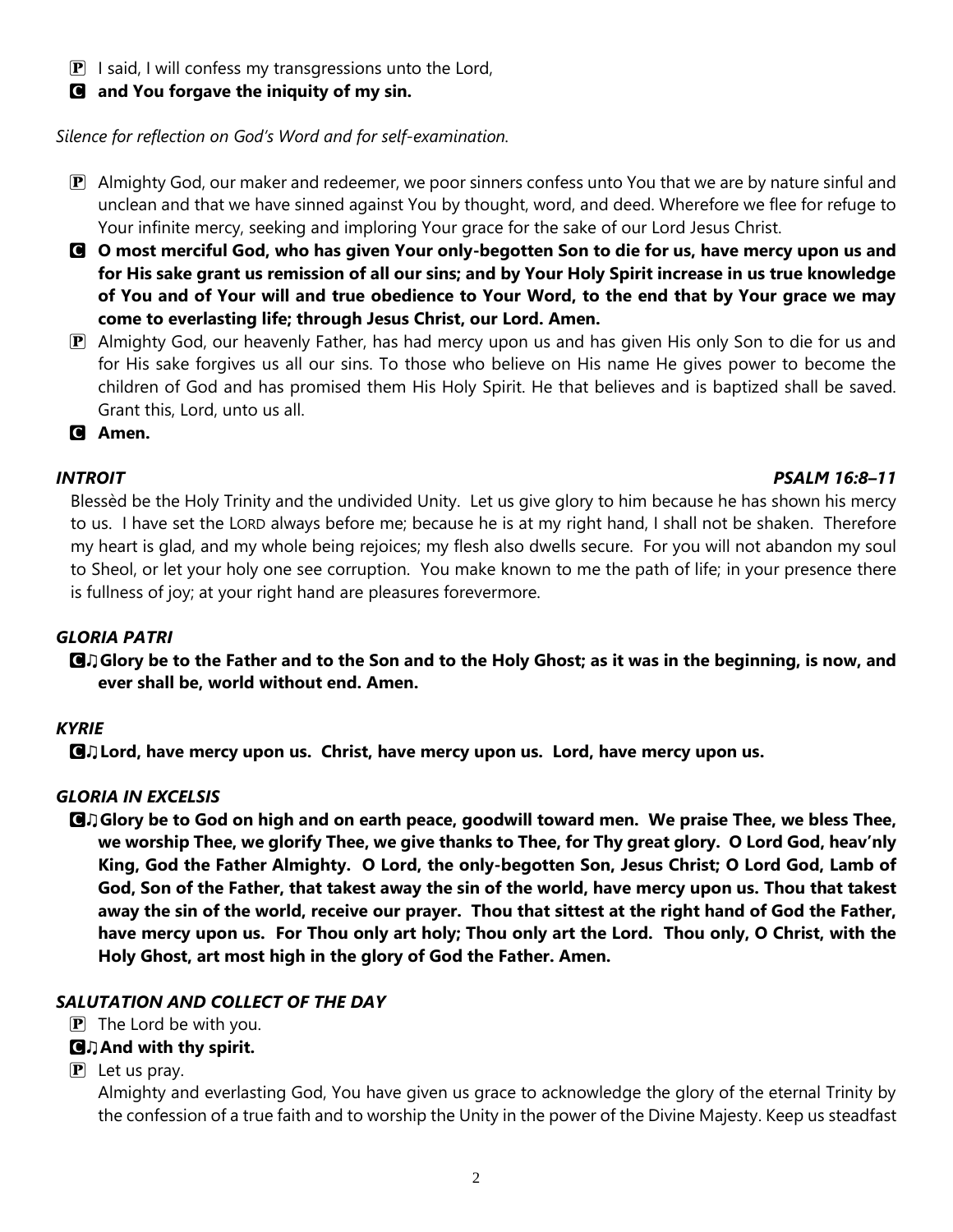in this faith and defend us from all adversities; for You, O Father, Son, and Holy Spirit, live and reign, one God, now and forever.

## C♫**Amen.**

## *Sit*

## *OLD TESTAMENT READING PROVERBS 8:1–4, 22–31*

Does not wisdom call? Does not understanding raise her voice? On the heights beside the way, at the crossroads she takes her stand; beside the gates in front of the town, at the entrance of the portals she cries aloud: "To you, O men, I call, and my cry is to the children of man. . . .

"The LORD possessed me at the beginning of his work, the first of his acts of old. Ages ago I was set up, at the first, before the beginning of the earth. When there were no depths I was brought forth, when there were no springs abounding with water. Before the mountains had been shaped, before the hills, I was brought forth, before he had made the earth with its fields, or the first of the dust of the world. When he established the heavens, I was there; when he drew a circle on the face of the deep, when he made firm the skies above, when he established the fountains of the deep, when he assigned to the sea its limit, so that the waters might not transgress his command, when he marked out the foundations of the earth, then I was beside him, like a master workman, and I was daily his delight, rejoicing before him always, rejoicing in his inhabited world and delighting in the children of man."

- $\mathbf{P}$  This is the Word of the Lord.
- C **Thanks be to God.**

## *GRADUAL*

The word is near you, in your mouth and in your heart, the word of faith that we proclaim. For with the heart one believes and is justified, and with the mouth one confesses and is saved.

## *SECOND READING ACTS 2:14A, 22–36*

Peter, standing with the eleven, lifted up his voice and addressed them, . . .

 "Men of Israel, hear these words: Jesus of Nazareth, a man attested to you by God with mighty works and wonders and signs that God did through him in your midst, as you yourselves know—this Jesus, delivered up according to the definite plan and foreknowledge of God, you crucified and killed by the hands of lawless men. God raised him up, loosing the pangs of death, because it was not possible for him to be held by it. For David says concerning him, "'I saw the Lord always before me, for he is at my right hand that I may not be shaken; therefore my heart was glad, and my tongue rejoiced; my flesh also will dwell in hope. For you will not abandon my soul to Hades, or let your Holy One see corruption. You have made known to me the paths of life; you will make me full of gladness with your presence.'

 "Brothers, I may say to you with confidence about the patriarch David that he both died and was buried, and his tomb is with us to this day. Being therefore a prophet, and knowing that God had sworn with an oath to him that he would set one of his descendants on his throne, he foresaw and spoke about the resurrection of the Christ, that he was not abandoned to Hades, nor did his flesh see corruption. This Jesus God raised up, and of that we all are witnesses. Being therefore exalted at the right hand of God, and having received from the Father the promise of the Holy Spirit, he has poured out this that you yourselves are seeing and hearing. For David did not ascend into the heavens, but he himself says, "'The Lord said to my Lord, Sit at my right hand, until I make your enemies your footstool.' Let all the house of Israel therefore know for certain that God has made him both Lord and Christ, this Jesus whom you crucified."

- $\mathbf{P}$  This is the Word of the Lord.
- C **Thanks be to God.**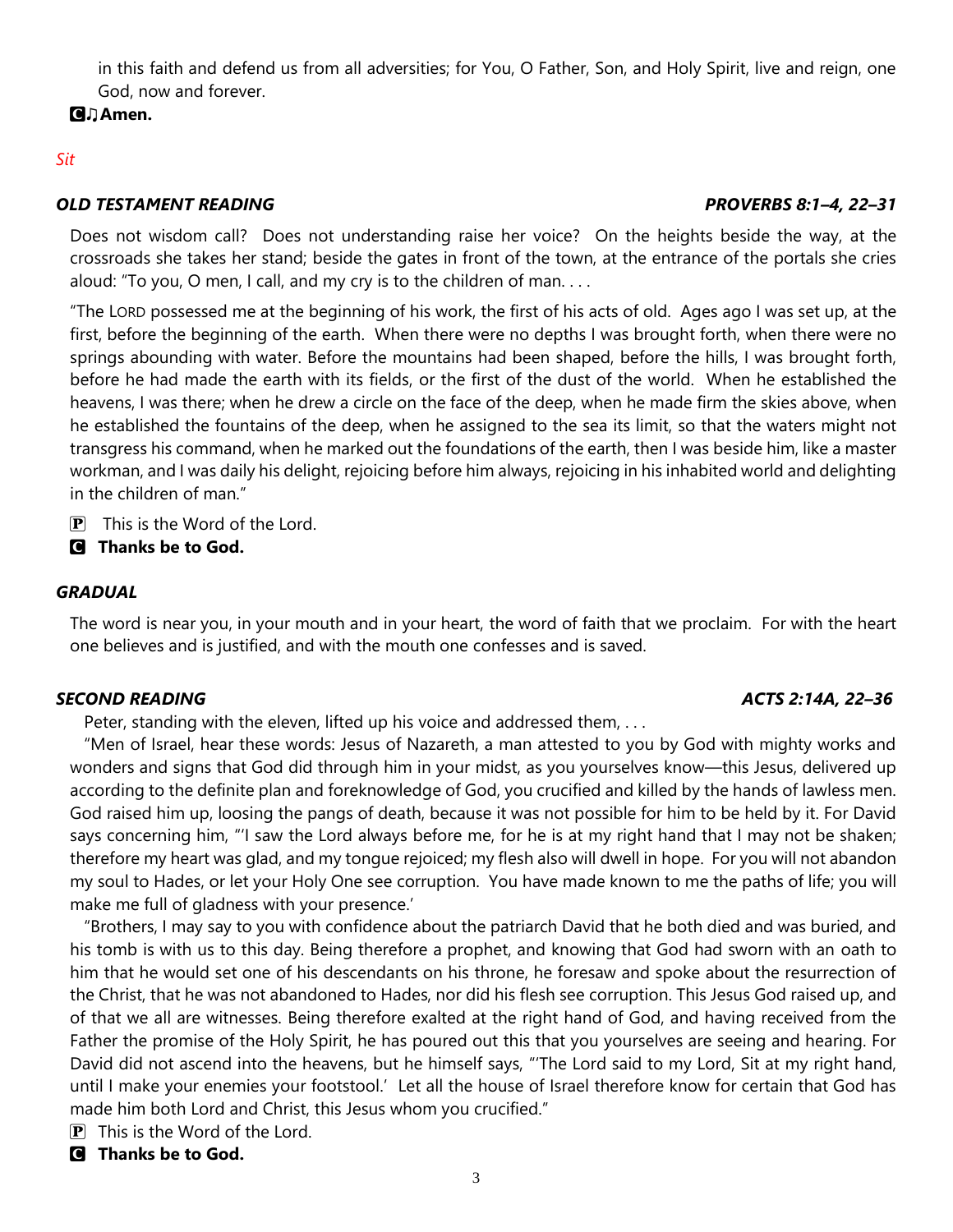#### *ALLELUIA* C♫**Alleluia. Alleluia. Alleluia.**

## *HOLY GOSPEL JOHN 8:48–59*

 $\mathbf{P}$  The Holy Gospel according to St. John, the eighth chapter.

## C♫**Glory be to Thee, O Lord.**

 The Jews answered [Jesus], "Are we not right in saying that you are a Samaritan and have a demon?" Jesus answered, "I do not have a demon, but I honor my Father, and you dishonor me. Yet I do not seek my own glory; there is One who seeks it, and he is the judge. Truly, truly, I say to you, if anyone keeps my word, he will never see death." The Jews said to him, "Now we know that you have a demon! Abraham died, as did the prophets, yet you say, 'If anyone keeps my word, he will never taste death.' Are you greater than our father Abraham, who died? And the prophets died! Who do you make yourself out to be?" Jesus answered, "If I glorify myself, my glory is nothing. It is my Father who glorifies me, of whom you say, 'He is our God.' But you have not known him. I know him. If I were to say that I do not know him, I would be a liar like you, but I do know him and I keep his word. Your father Abraham rejoiced that he would see my day. He saw it and was glad." So the Jews said to him, "You are not yet fifty years old, and have you seen Abraham?" Jesus said to them, "Truly, truly, I say to you, before Abraham was, I am." So they picked up stones to throw at him, but Jesus hid himself and went out of the temple.

 $\mathbf{P}$  This is the Gospel of the Lord.

C♫**Praise be to Thee, O Christ.**

## *ATHANASIAN CREED*

The Church's Confession of the Holy Trinity

 *Early in the fourth century, a new teaching appeared which claimed that Jesus was not true God. Arius, the north African priest who first proposed this theory, was extremely persuasive, and soon the controversy was so widespread that a church council was called to settle the matter. Out of that meeting in A.D. 325 came the Nicene Creed, which clearly confesses Jesus to be true God. That creed, which was expanded in A.D. 381 in order to defend* 

*the divinity of the Holy Spirit, is still widely used today as a confession of the triune faith.* 

 *Despite the clarity of the Nicene Creed, the controversy continued for some time. Toward the end of the fifth century, another creed was written that marveled at the mystery of the Trinity in a way that no creed had ever done. Though attributed to Athanasius, a fourth-century opponent of Arius, this anonymous creed clearly came at a later stage in the debate.*

 *The Athanasian Creed proclaims that its teachings concerning the Holy Trinity and our Lord's incarnation are the catholic faith. In other words, this is what the true church of all times and all places has confessed. More than 15 centuries later, the church continues to confess this truth, confident that the triune God, Father, Son, and Holy Spirit, has given himself for our salvation.*

 $\mathbf{P}$ : Whoever desires to be saved must, above all, hold the catholic<sup>\*</sup> faith.

- C**: Whoever does not keep it whole and undefiled will without doubt perish eternally.**
- $\boxed{\mathbf{P}}$ : And the catholic faith is this,
- C**: That we worship one God in Trinity and Trinity in Unity, neither confusing the persons nor dividing the substance.**
- $\mathbf{P}$ : For the Father is one person, the Son is another, and the Holy Spirit is another.
- C**: But the Godhead of the Father and of the Son and of the Holy Spirit is one: the glory equal, the majesty coeternal.**

4

**P**: Such as the Father is, such is the Son, and such is the Holy Spirit: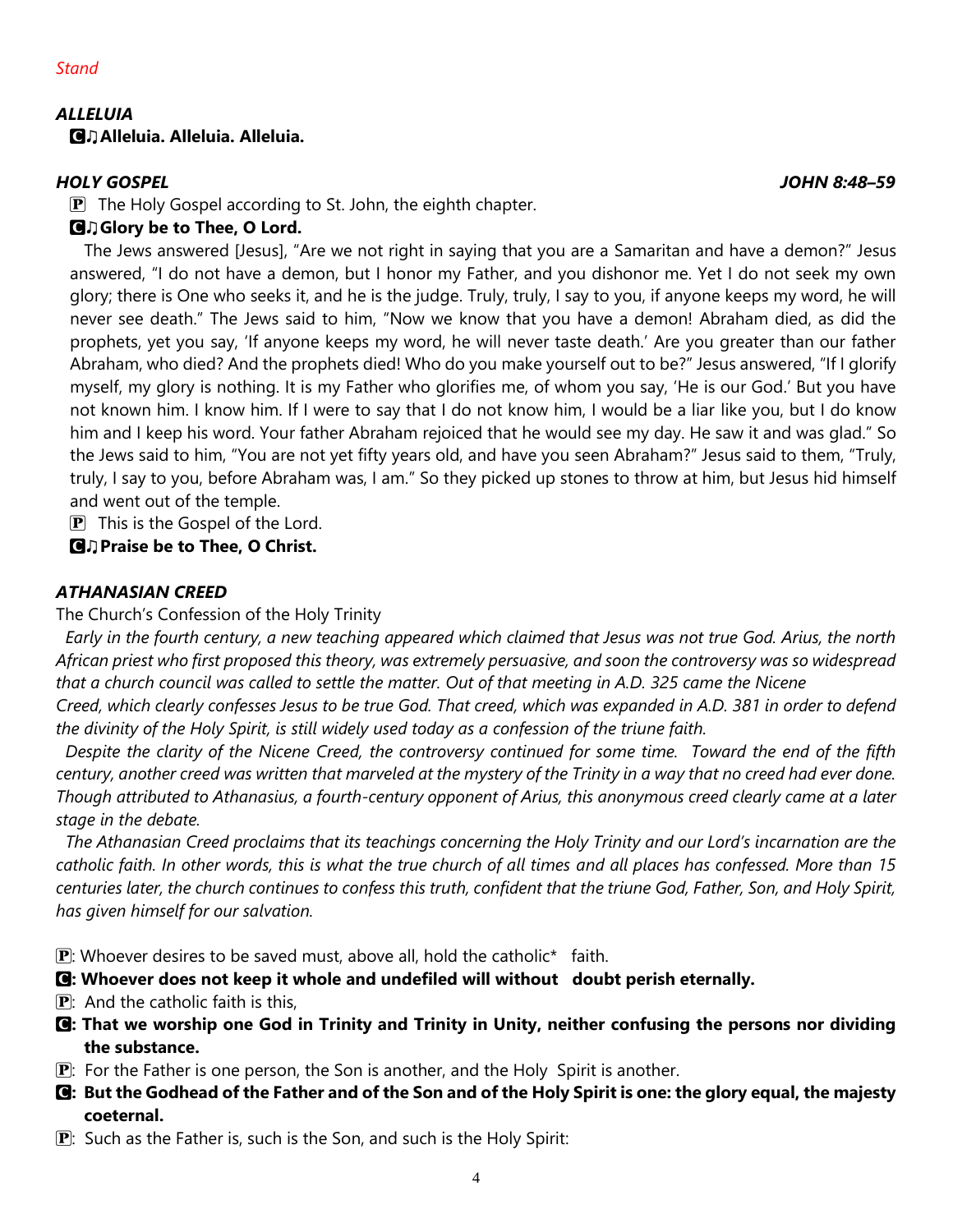#### C**: The Father uncreated, the Son uncreated, the Holy Spirit uncreated;**

- $\mathbf{P}$ : The Father infinite, the Son infinite, the Holy Spirit infinite;
- C**: The Father eternal, the Son eternal, the Holy Spirit eternal.**
- $\mathbf{P}$ : And yet there are not three Eternals, but one Eternal,
- C**: Just as there are not three Uncreated or three Infinites, but one Uncreated and one Infinite.**

 $\mathbf{P}$ : In the same way, the Father is almighty, the Son almighty, the Holy Spirit almighty;

- C**: And yet there are not three Almighties, but one Almighty.**
- **P**: So the Father is God, the Son is God, the Holy Spirit is God;
- C**: And yet there are not three Gods, but one God.**
- P: So the Father is Lord, the Son is Lord, the Holy Spirit is Lord;
- C**: And yet there are not three Lords, but one Lord.**

P: Just as we are compelled by the Christian truth to acknowledge each distinct person as God and Lord,

- C**: So also are we prohibited by the catholic religion to say that there are three Gods or Lords.**
- $\mathbf{P}$ : The Father is not made nor created nor begotten by anyone.
- **Men: The Son is neither made nor created, but begotten of the Father alone.**
- **Women: The Holy Spirit is of the Father and of the Son, neither made nor created nor begotten, but proceeding.**

 $\mathbf{P}$ : Thus, there is one Father, not three Fathers; one Son, not three Sons; one Holy Spirit, not three Holy Spirits.

**Men: And in this Trinity none is before or after another; none is greater or less than another;**

## **Women: But the whole three persons are coeternal with each other and coequal, so that in all things, as has been stated above, the Trinity in Unity and Unity in Trinity is to be worshiped.**

- **All: Therefore, whoever desires to be saved must think thus about the Trinity.**
- $\mathbf{P}$ : But it is also necessary for everlasting salvation that one faithfully believe the incarnation of our Lord Jesus Christ.
- C**: Therefore, it is the right faith that we believe and confess that our Lord Jesus Christ, the Son of God, is at the same time both God and man.**
- **Men: He is God, begotten from the substance of the Father before all ages;**
- **Women: And He is man, born from the substance of His mother in this age:**
- **All: Perfect God and perfect man, composed of a rational soul and human flesh;**
- $\mathbf{P}$ : equal to the Father with respect to His divinity, less than the Father with respect to His humanity.
- **Men: Although He is God and man, He is not two, but one Christ:**

## **Women: One, however, not by the conversion of the divinity into flesh, but by the assumption of the humanity into God;**

- **All: one altogether, not by confusion of substance, but by unity of person.**
- $\mathbf{P}$ : For as the rational soul and flesh is one man, so God and man is one Christ,
- C**: Who suffered for our salvation, descended into hell, rose again the third day from the dead,**
- $\mathbf{P}$ : Ascended into heaven, and is seated at the right hand of the Father, God Almighty, from whence He will come to judge the living and the dead.
- C**: At His coming all people will rise again with their bodies and give an account concerning their own deeds.**
- $\mathbf{P}$ : And those who have done good will enter into eternal life, and those who have done evil into eternal fire.

## C**: This is the catholic faith; whoever does not believe it faithfully and firmly cannot be saved.**

\*universal, Christian

Athanasian Creed (Quincunque Vult) from *Lutheran Service Book*. Copyright © 2006 by Concordia Publishing House. Used by permission. Distributed by the LCMS Board for National Missions (Worship) for congregational use only. Commercial reproduction, or reproduction for sale, of any portion of this work or the work as a whole, without the written permission of the copyright holder, is prohibited.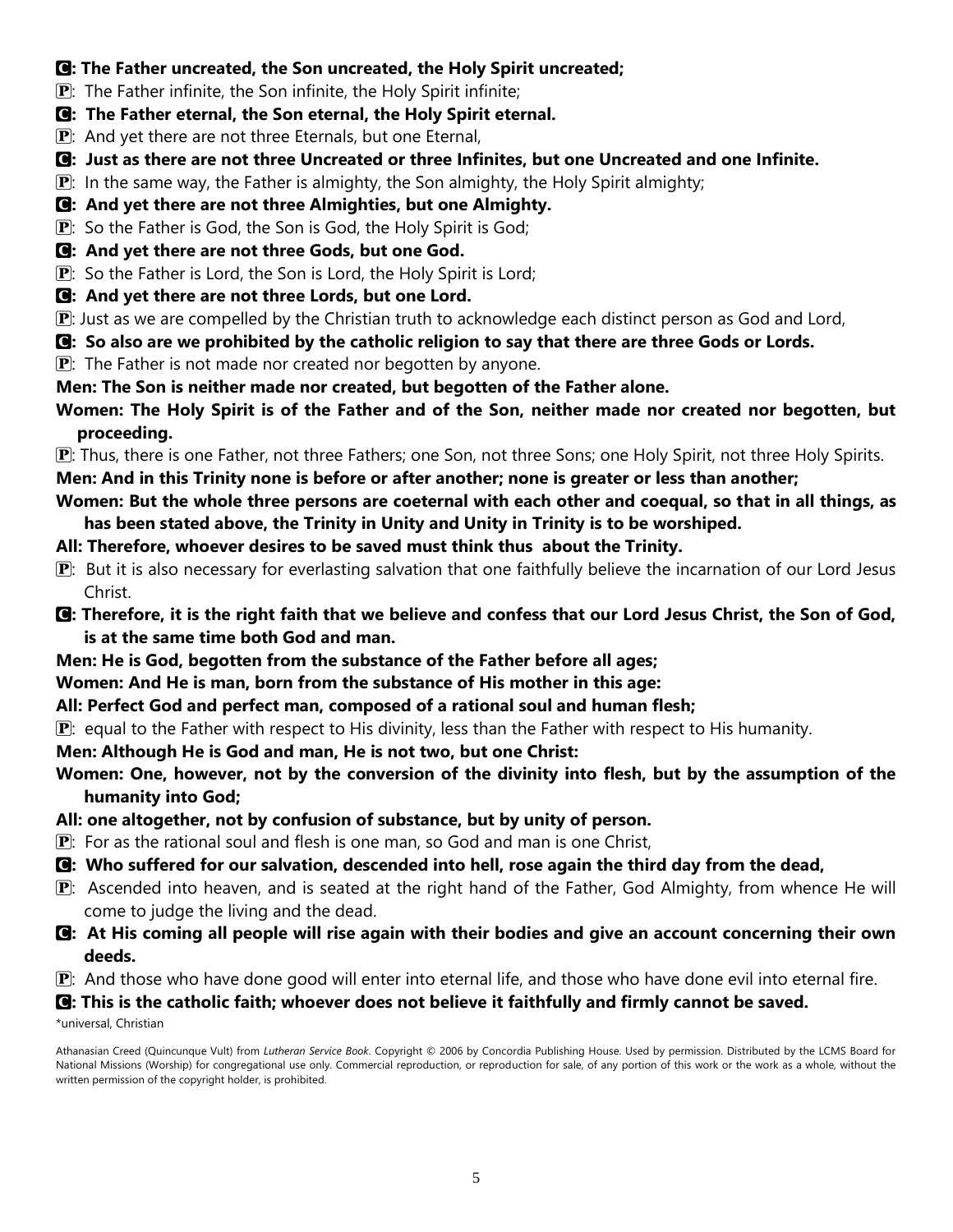#### *CATECHETICAL VERSE*

#### **The Sacrament of The Altar**

*What is the benefit of this eating and drinking?*

C **These words, "Given and shed for you for the forgiveness of sins," show us that in the Sacrament forgiveness of sins, life, and salvation are given us through these words. For where there is forgiveness of sins, there is also life and salvation.**

#### *How can bodily eating and drinking do such great things?*

C **Certainly not just eating and drinking do these things, but the words written here: "Given and shed for you for the forgiveness of sins." These words, along with the bodily eating and drinking, are the main thing in the Sacrament. Whoever believes these words has exactly what they say: "forgiveness of sins."**

#### *Sit*

#### *SERMON HYMN:* ♫*"COME, HOLY GHOST, CREATOR BLEST" LSB 498*

- **1 Come, Holy Ghost, Creator blest, And make our hearts Your place of rest; Come with Your grace and heav'nly aid, And fill the hearts which You have made.**
- **2 To You, the Counselor, we cry, To You, the gift of God Most High; The fount of life, the fire of love, The soul's anointing from above.**
- **3 In You, with graces sevenfold, We God's almighty hand behold While You with tongues of fire proclaim To all the world His holy name.**
- **4 Your light to ev'ry thought impart, And shed Your love in ev'ry heart; The weakness of our mortal state With deathless might invigorate.**
- **5 Drive far away our wily foe, And Your abiding peace bestow; With You as our protecting guide, No evil can with us abide.**
- **6 Teach us to know the Father, Son, And You, from both, as Three in One That we Your name may ever bless And in our lives the truth confess.**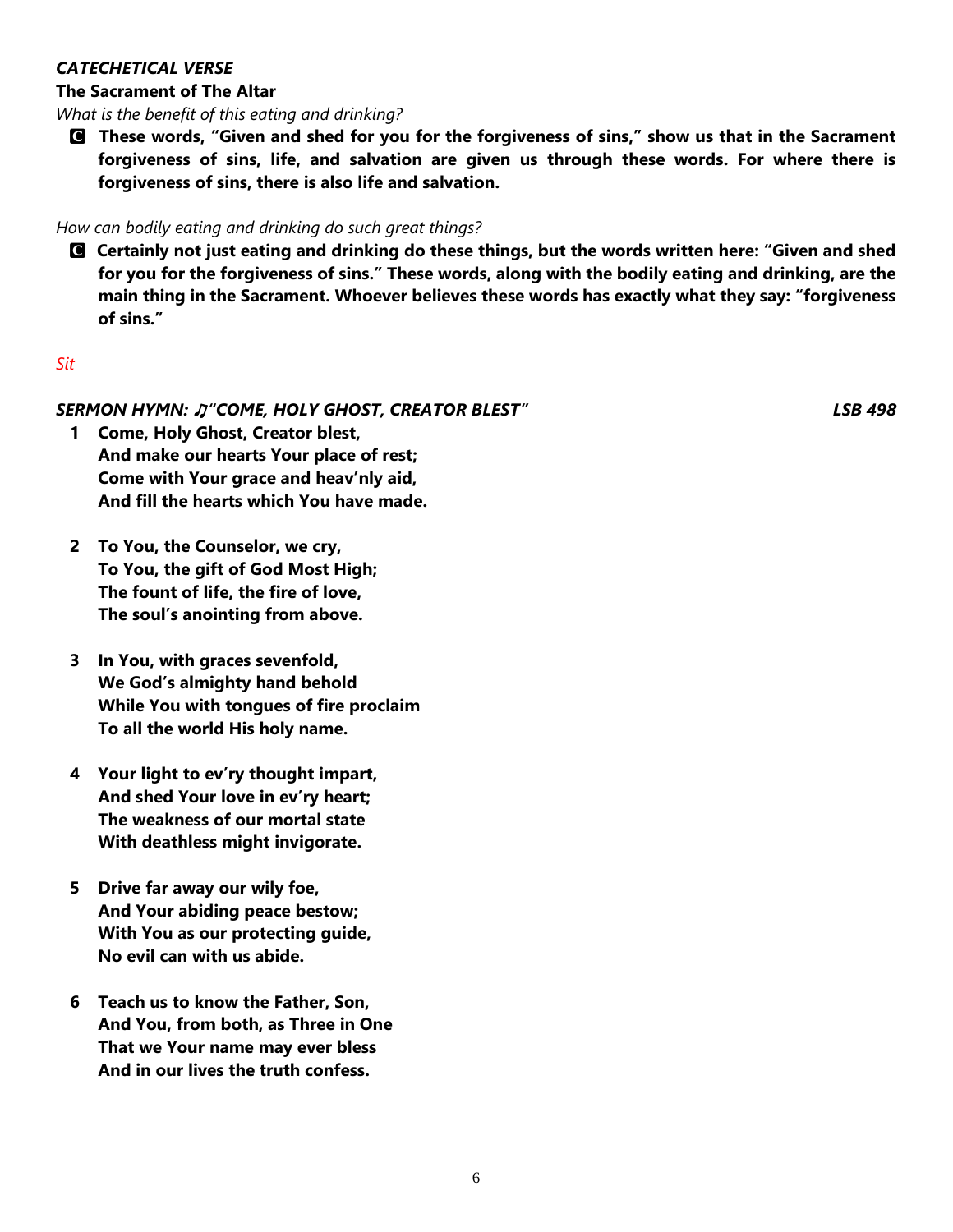## D **7 Praise we the Father and the Son And Holy Spirit, with them One, And may the Son on us bestow The gifts that from the Spirit flow!**

Text: attr. Rabanus Maurus, 776–856; tr. Edward Caswall, 1814–78, alt. Text: Public domain

#### *SERMON: "ARE YOU ALONE?" ACTS 2:14A, 22–36*

By Pastor John Schmidt

#### *ARE YOU ALONE?*

Read Genesis 1 & 2. What does Genesis 2:18 tell us?

**Then the LORD God said, "It is not good that the man should be alone; I will make him a helper fit for him."**

Read 1 Peter 5:7. What does this have to say to us when we are feeling alone? **Cast all your anxiety on him because he cares for you.**

Read Matthew 28:20. What does this have to say concerning our feelings of being lonely? **And surely I am with you always, to the very end of the age."**

Remembering God's love for you, His care for you, what might you do the next time the cloud of loneliness comes into your life?

Are you alone?

When do you feel alone?

- 
- $\equiv$  at home  $\equiv$  on a long business trip
- \_\_ at an airport \_\_ at work or school
- \_\_ with a particular person
- \_\_ at a social gathering where you know few others

Others:

Do you feel uncomfortable when you feel lonely? Why?

Today is Trinity Sunday and we will want to look at the Trinity. When you think of the Father what is His work?

What is the work of Jesus Christ, God's only Son?

What is the work of the Holy Spirit?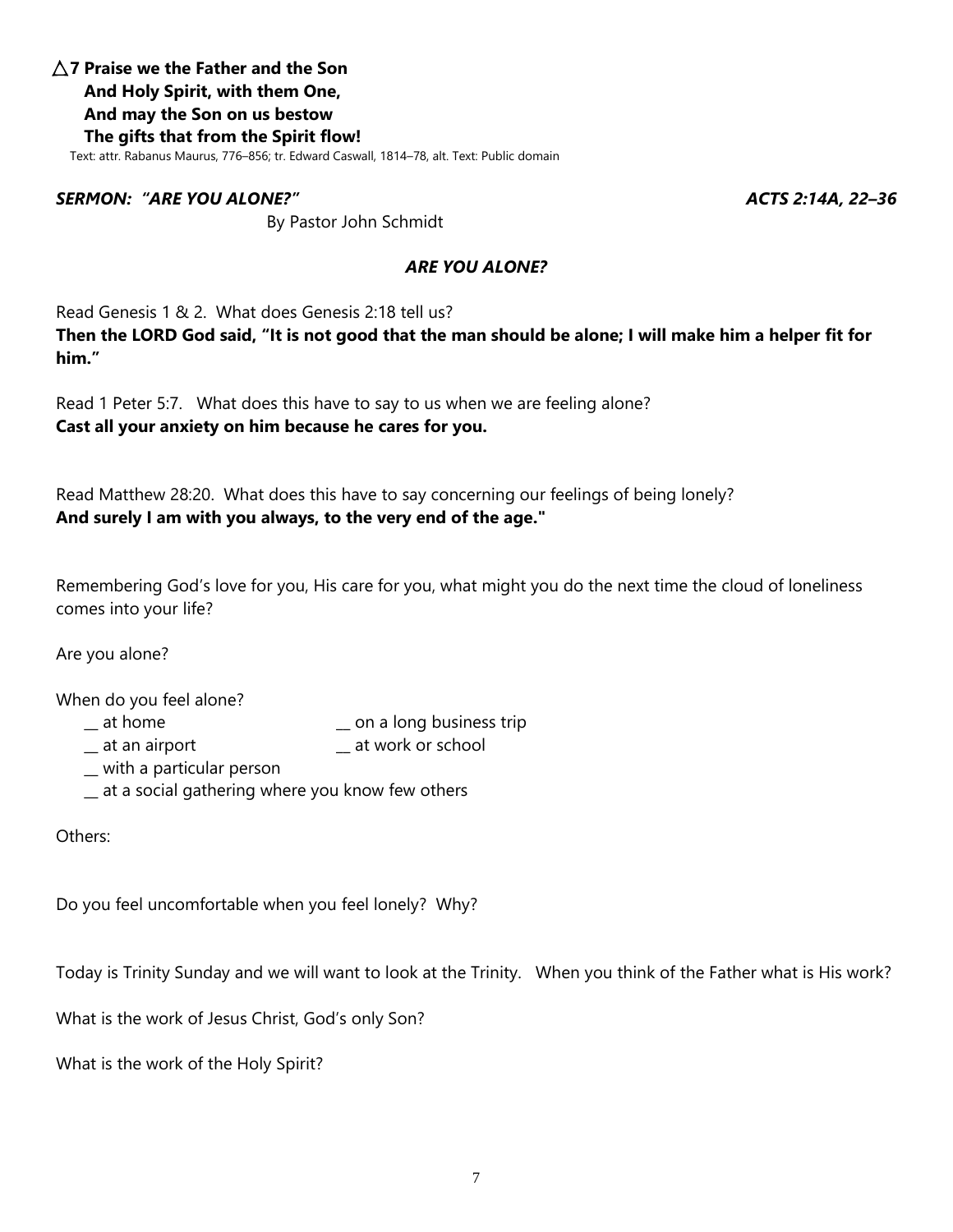Our Epistle this morning finds Peter addressing the crowd and talks of the work of the Trinity. What does the passage say about?

the Father:

the Son:

the Holy Spirit:

How does this compare with what comes to mind when we think of the work of each person of the Trinity?

Our Gospel lesson records Christ's words prior to His crucifixion. What does He say concerning? the Father

the Son

the Spirit

Sin has caused a break, a separation from what we once were. Satan twists the truth to His way of thinking and tries to trick us into believing it. He uses thoughts such as:

- As long as no one finds out what I'm really like I won't be lonely.
- If I pretend I'm not lonely then my loneliness will go away.
- As long as my relationships don't change I won't be lonely.
- If I'm successful I won't be lonely.
- If I please others then I won't be lonely.

How often have we not been tricked by such lies?

What comfort do we have in knowing the Trinity?

## *Stand*

 $\mathbf{P}$  The peace of God, which passes all understanding, keep your hearts and minds in Christ Jesus.

C **Amen.**

## *OFFERTORY*

C♫**Create in me a clean heart, O God, and renew a right spirit within me. Cast me not away from Thy presence, and take not Thy Holy Spirit from me. Restore unto me the joy of Thy salvation, and uphold me with Thy free spirit. Amen.**

## *Sit*

## *OFFERING*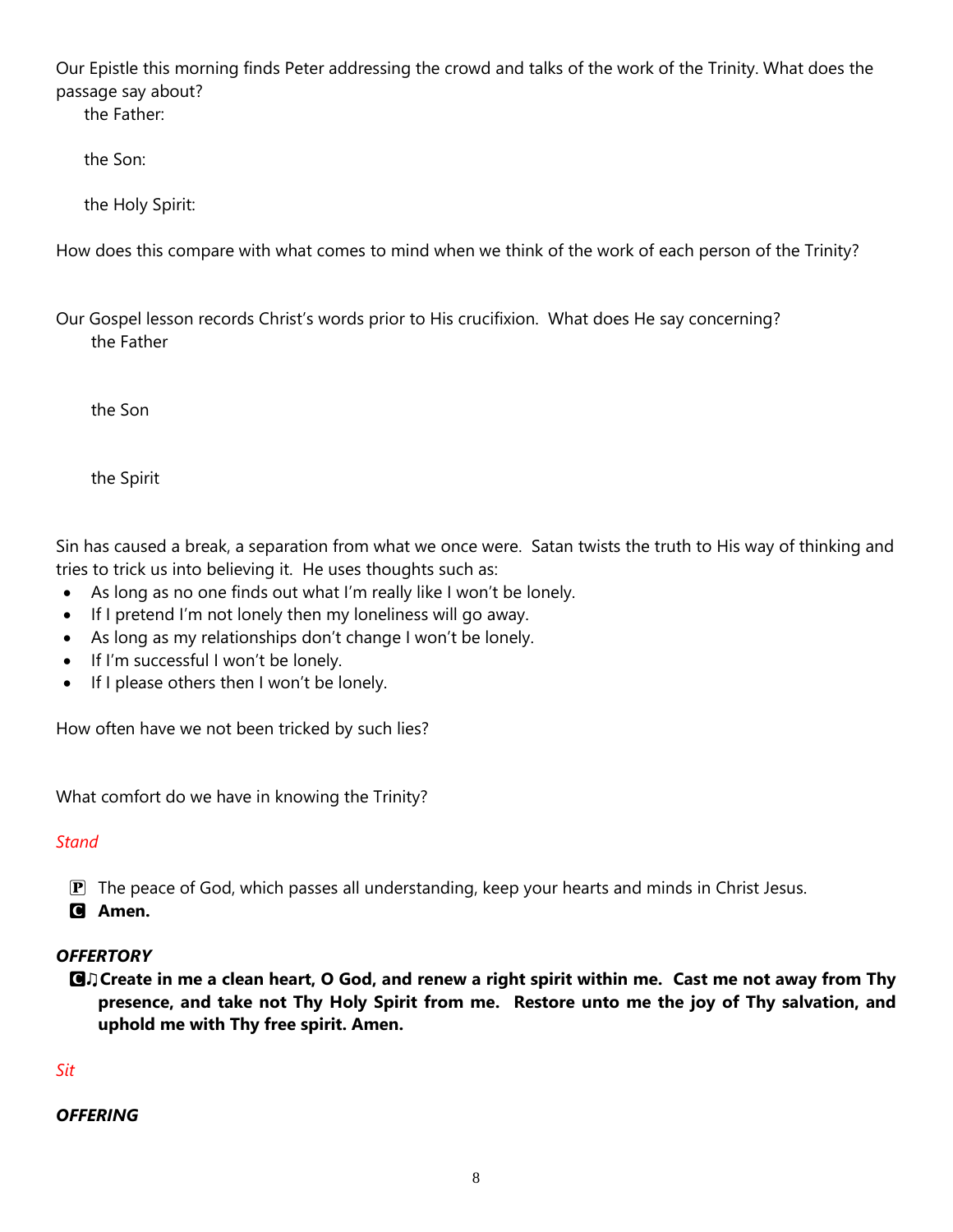#### *OFFERING HYMN:* ♫*"WE GIVE THEE BUT THINE OWN" LSB 781 V. 1–2*

- **1 We give Thee but Thine own, Whate'er the gift may be; All that we have is Thine alone, A trust, O Lord, from Thee.**
- **2 May we Thy bounties thus As stewards true receive And gladly, as Thou blessest us, To Thee our firstfruits give!**

#### *PRAYER OF THE CHURCH*

#### *Sit*

#### *HYMN:* ♫*"ETERNAL FATHER, STRONG TO SAVE" LSB 717*

- **1 Eternal Father, strong to save, Whose arm hath bound the restless wave, Who bidd'st the mighty ocean deep Its own appointed limits keep: O hear us when we cry to Thee For those in peril on the sea.**
- **2 O Christ, the Lord of hill and plain, O'er which our traffic runs amain By mountain pass or valley low; Wherever, Lord, Thy people go, Protect them by Thy guarding hand From ev'ry peril on the land.**
- **3 O Spirit, whom the Father sent To spread abroad the firmament; O Wind of heaven, by Thy might Save all who dare the eagle's flight, And keep them by Thy watchful care From ev'ry peril in the air.**
- **4 O Trinity of love and pow'r, Our people shield in danger's hour; From rock and tempest, fire and foe, Protect them wheresoe'er they go; Thus evermore shall rise to Thee**

#### **Glad praise from air and land and sea.**

Text (sts. 1–4): William Whiting, 1825–78, alt.; (sts. 2a–3a): Robert N. Spencer, 1877–1961, alt. Text (sts. 1–4): Public domain Text (sts. 2–3): © The Church Pension Fund. Used by permission: LSB Hymn License no. 110005097

#### *Stand*

9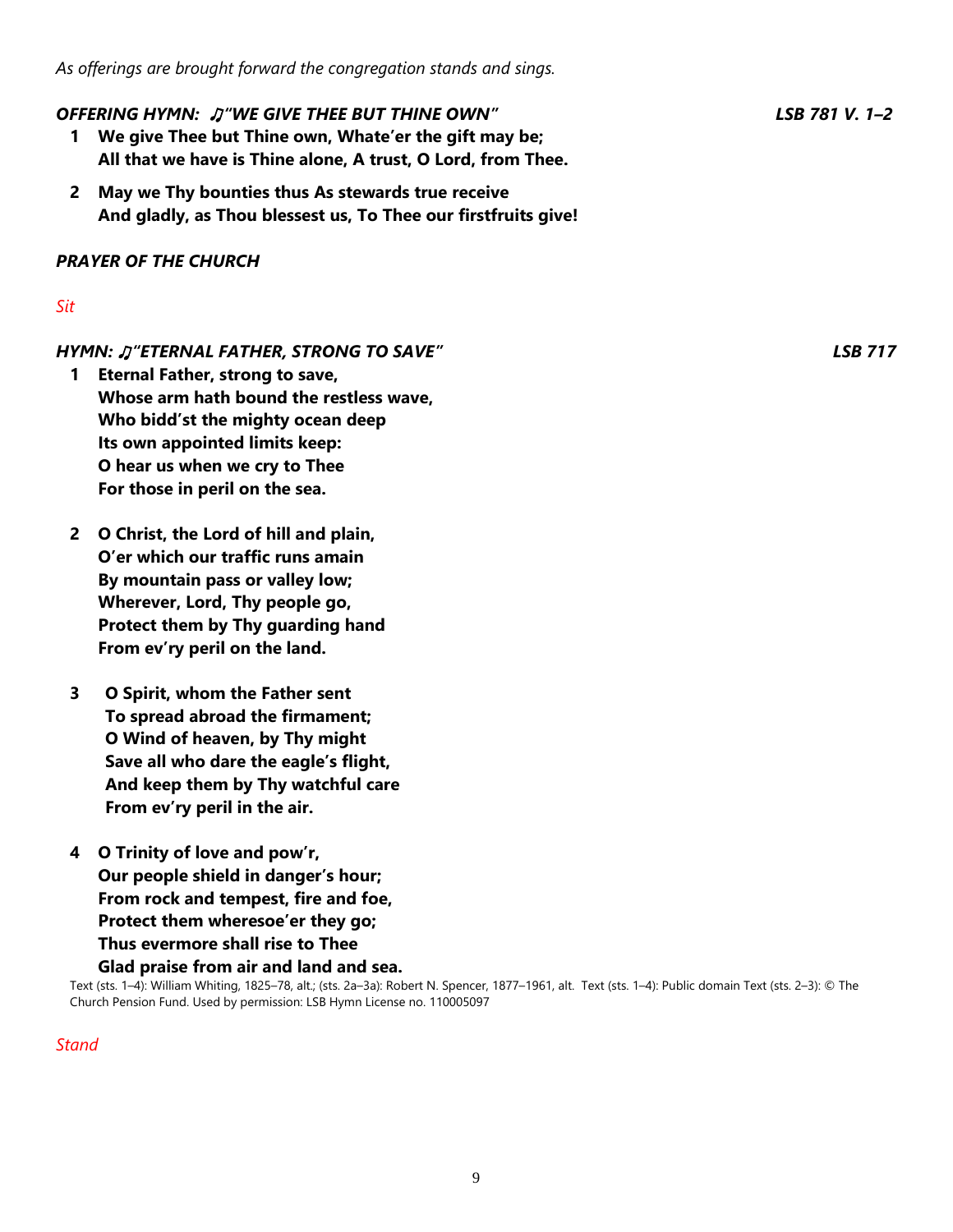P Collect C♫**Amen**

#### *BENEDICTION*

- $\mathbf{P}$  The Lord bless you and keep you. The Lord make His face shine upon you and be gracious unto you. The Lord lift up His countenance upon you and  $\pm$  give you peace.
- C♫**Amen, amen, amen.**

#### *CLOSING HYMN:* ♫*"IMMORTAL, INVISIBLE, GOD ONLY WISE" LSB 802*

- **1 Immortal, invisible, God only wise, In light inaccessible hid from our eyes, Most blessèd, most glorious, the Ancient of Days, Almighty, victorious, Thy great name we praise.**
- **2 Unresting, unhasting, and silent as light, Nor wanting, nor wasting, Thou rulest in might; Thy justice like mountains high soaring above Thy clouds which are fountains of goodness and love.**
- **3 To all life Thou givest to both great and small— In all life Thou livest, the true Life of all; We blossom and flourish as leaves on the tree And wither and perish but naught changes Thee.**
- **4 Great Father of glory, pure Father of light, Thine angels adore Thee, all veiling their sight; All laud we would render: O help us to see 'Tis only the splendor of light that hides Thee.** Text: W. Chalmers Smith, 1824–1908, alt. Text: Public domain